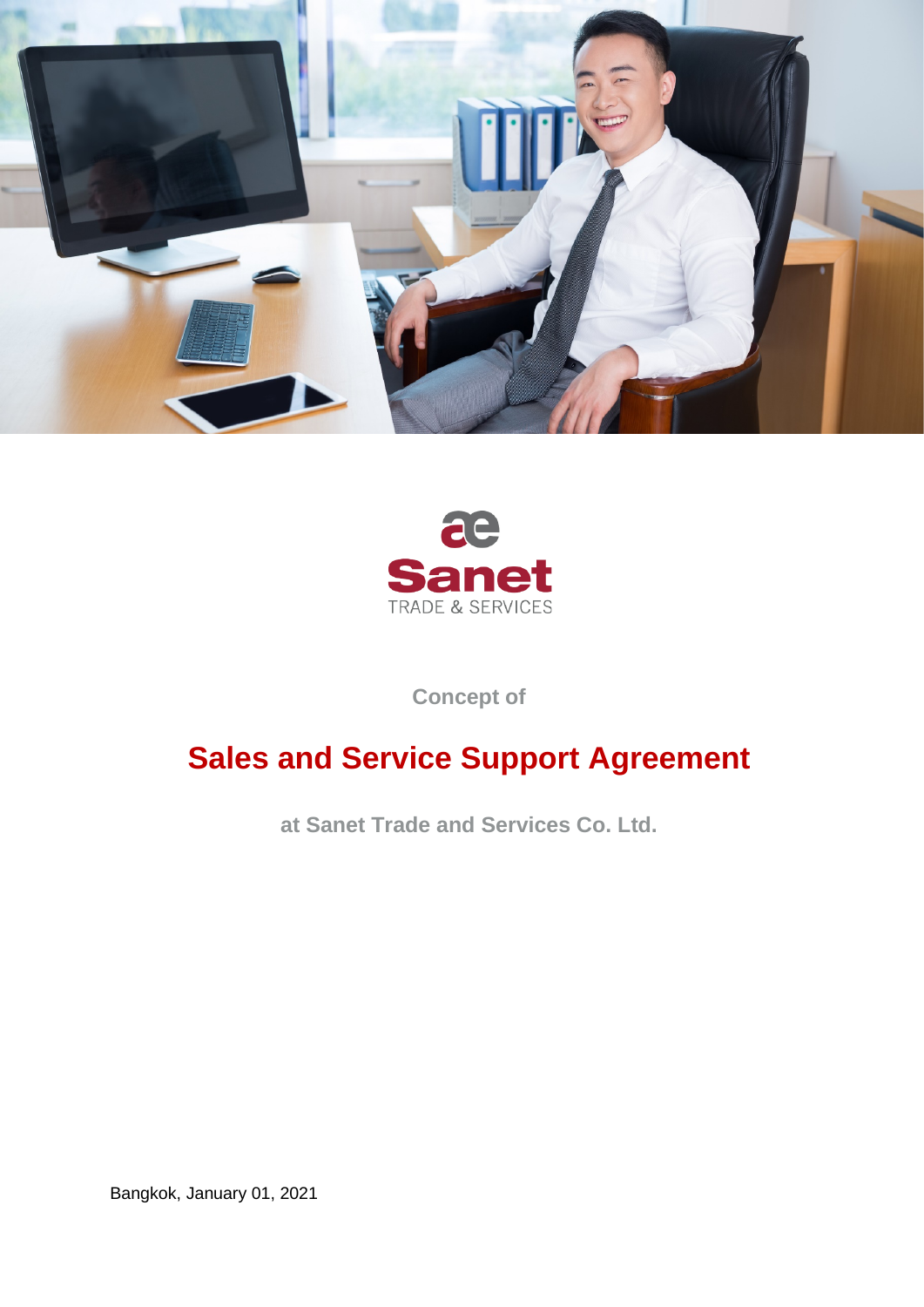|                       |     |                                                                                        | page |  |
|-----------------------|-----|----------------------------------------------------------------------------------------|------|--|
| $\mathbf{1}$          |     | Supporting Services by a dedicated servicing business unit (BU)3                       |      |  |
| $\mathbf{2}^{\prime}$ |     |                                                                                        |      |  |
| 3                     |     |                                                                                        |      |  |
|                       | 3.1 |                                                                                        |      |  |
|                       | 3.2 |                                                                                        |      |  |
|                       | 3.3 |                                                                                        |      |  |
|                       | 3.4 | Modern Infrastructure and International Environment Fehler! Textmarke nicht definiert. |      |  |
| 4                     |     |                                                                                        |      |  |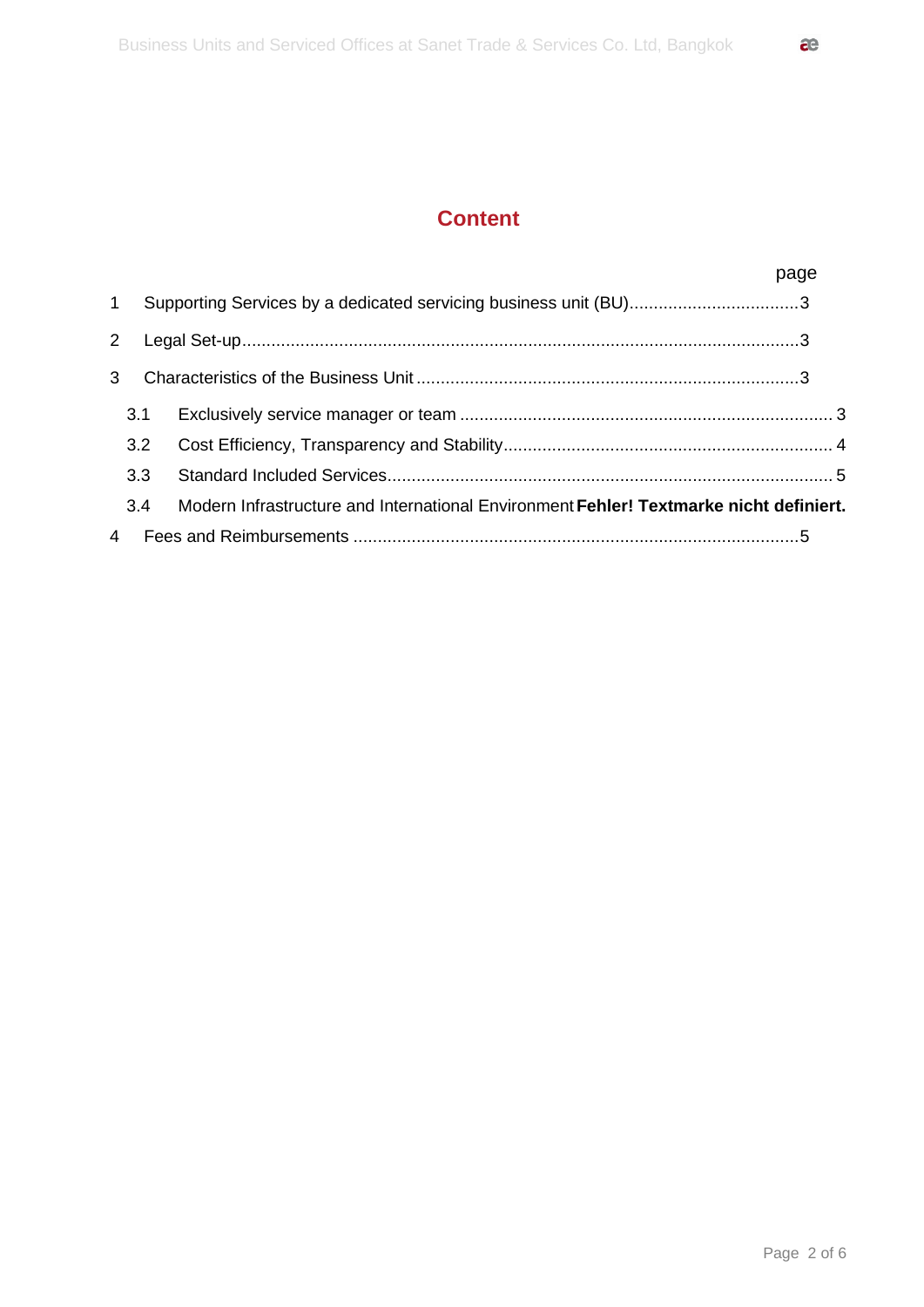## <span id="page-2-0"></span>**1 Supporting Services by a dedicated servicing business unit (BU)**

The servicing business unit (BU) is a **department within the Sanet Trade & Services** organization focused on servicing specific products or even principals.

Sanet Trade & Services as a Thai owned licensed entity under Thai law offers a cost-efficient **contractual service** to its clients by creating sales opportunities, publicizing its products, and providing technical consulting and other supporting services to be agreed on a case-to-case base in Thailand and/or for ASEAN.

The servicing business unit is executed by Sanet though a dedicated and focused expert or a team of experts taking exclusively care of the principal`s interests and prospects located in the Thai or ASEAN market.

## <span id="page-2-1"></span>**2 Legal Set-up**

The Business Unit is based on a **Sales Support and Service Agreement** between *Sanet Trade and Services Co. Ltd.* (STS) as a Thai Private Limited Company and its Principal using Sanet services to. Through dedicated business units, STS represents its clients in the Thai and/or ASEAN market by providing supporting business services as well as technical services.

Please note that **neither** Sanet **nor** our employees assigned to a business unit are **permitted to enter into sales or other contracts** on behalf of or clients. If our team will realize a business opportunity for you, we will for sure inform you in detail.

## <span id="page-2-2"></span>**3 Characteristics of the Business Unit**

#### <span id="page-2-3"></span>**3.1 Exclusively service manager or team**

While **other importers or distributors** mostly request a high margin or commission for supporting sales activities an providing technical or administrative services to their clients, the services or business unit (BU) is strictly based on a transparent budgeted or fixed service fee.

We provide our services in clear communication about its content with our clients, and we try to conduct the services as cost-efficient as possible. Therefore, we jointly estimate our expenses and cost jointly with our client.

Our client in return, gives us some security that we will not run into losses when the service requires more staff and expenses as foreseen or budgeted.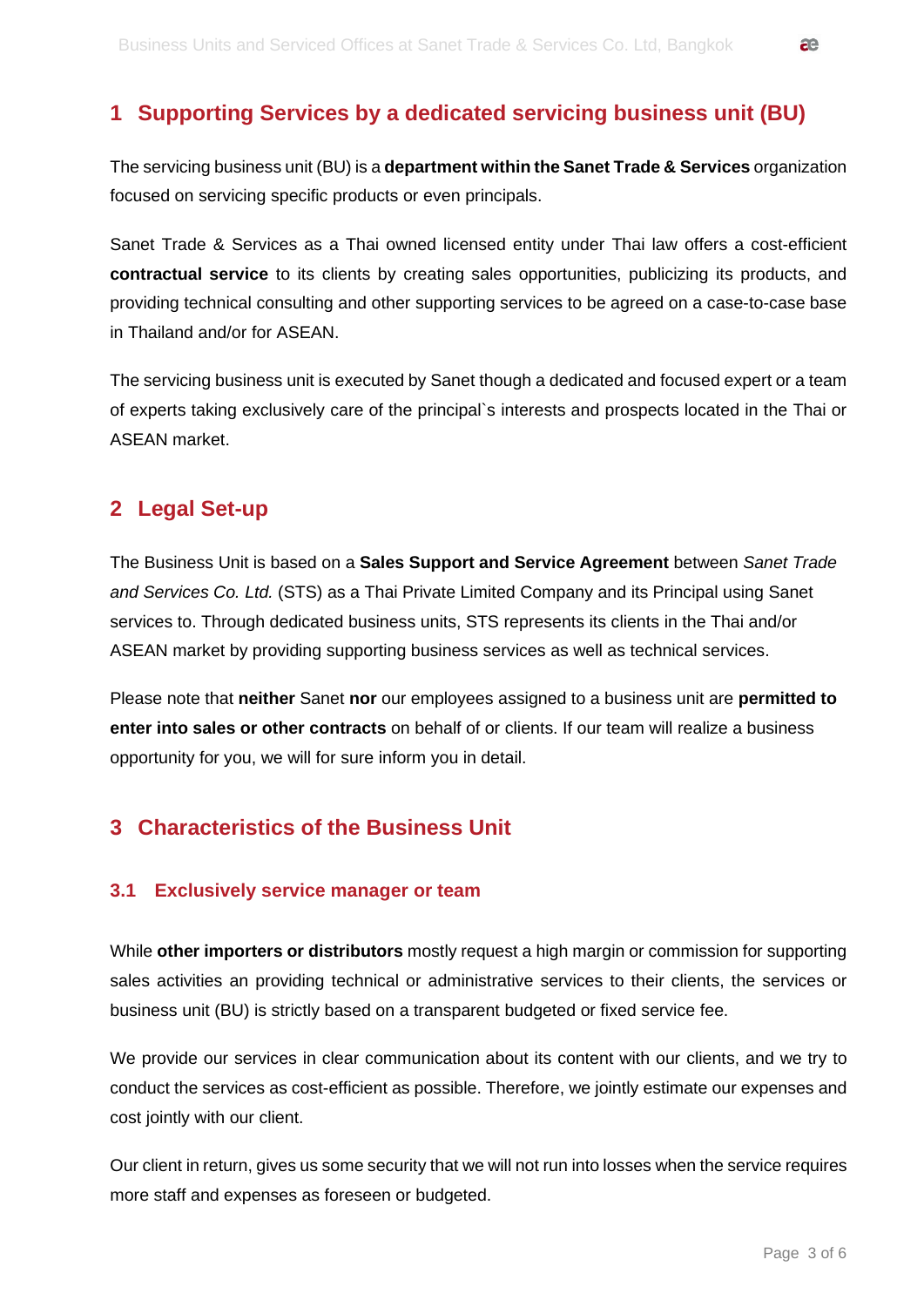Depending on an individual agreement, our client provides us this security by either reimbursement directly selected monthly cost or reimburses proven expenses exceeding jointly budgeted amounts.

This is an excellent system and we help our clients to get intensive market respond and market experience about our clients' products and services.

After an initial period of usually 3 years, our client may continue or terminate our service and **start his own sales and service** with support or the **Thailand Board of Investment (BOI)** or even within a **Joint Venture with Thai partners** he might have met during the time he was represented by Sanet.

A unique feature of the Business Unit is in the fact that we do not sell your products through a standard team of salespeople and technicians who perform the same service for several other customers in parallel.

 $\triangleright$  Instead, we assign each employee, many of whom we have to recruit specifically for you, to exclusively provide the service of just one single range of products, or even one special Principal. Therefore, only for you alone as our contractual client, they show full commitment to their tasks and duties.

In doing so, we **rely on your professional support** and, if necessary, special product trainings for us and our team members. Should you later decide to set up your own entity, we are generally open to allowing our employee to join.

#### <span id="page-3-0"></span>**3.2 Cost Efficiency, Transparency and Stability**

The particular advantage of this set-up is cost transparency, efficiency und stabile. The client is supported by an experienced Thai service and marketing company, which however works without standardized sales margins, instead with a disclosed cost and profit structure following the example of the automotive or construction industry.

Typically, the calculated fees are calculated from (see Chapter 5):

- Cost of management and overhead of the services described below
- Cost of infrastructure and administrative tasks
- Budgeted cost, such as expenses, travel cost, or even personnel cost

which will be transparently totalized in the **"Budgeted Support Fee".**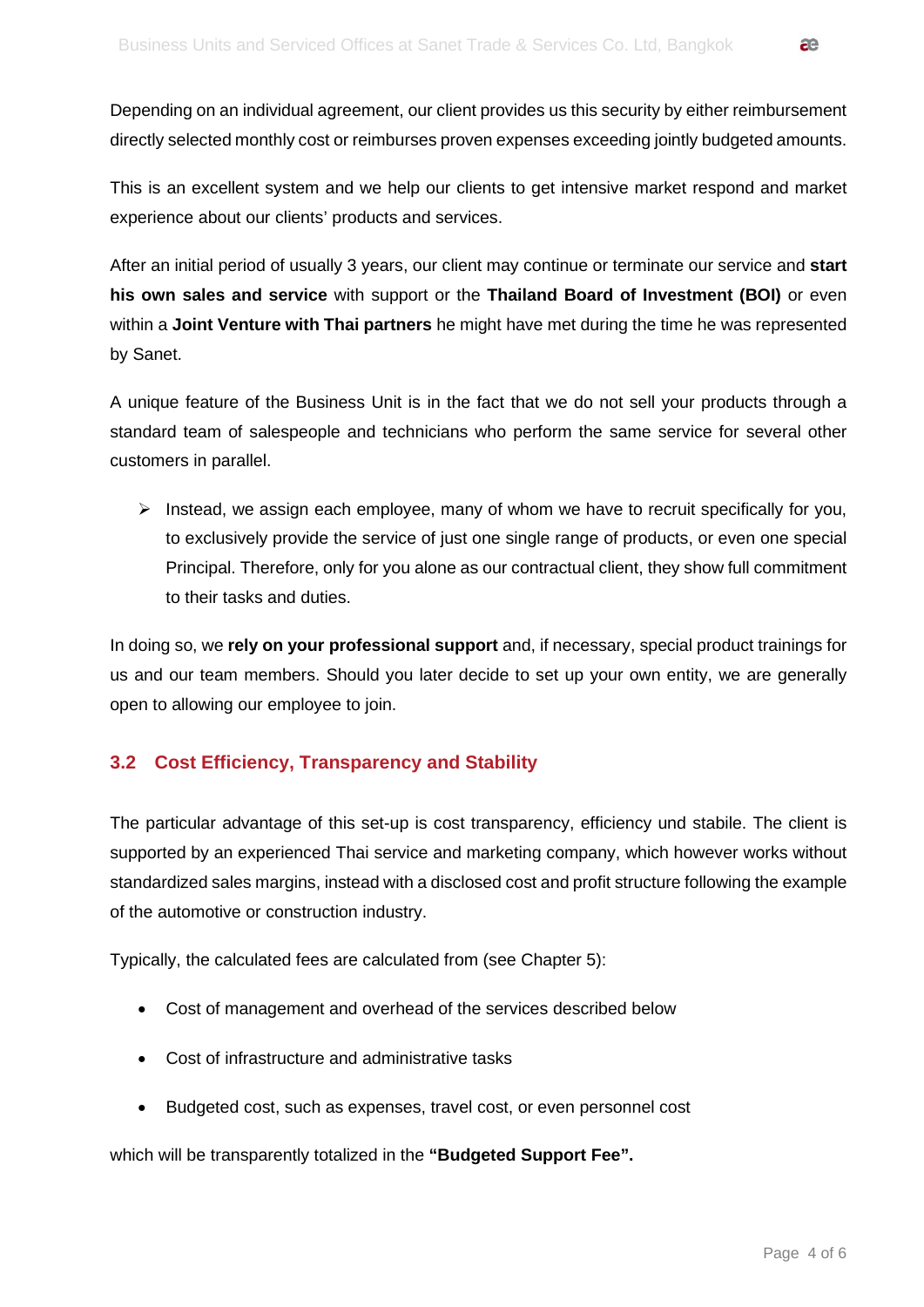#### <span id="page-4-0"></span>**3.3 Standard Included Services**

Typically, the Business Unit includes one or more of the following services, which may be modified contractually on a case-by-case basis and organized by the management or an assigned Experts or head of the servicing business Unit.

- Publicizing the Principal's products and services and introducing them to existing or new clients
- Creating sales opportunities for the principal in Thailand and ASEAN
- Servicing and developing existing or acquiring new customer relationship
- Consult and support existing distributers.
- On request: Initiate, survey, and support order processing in Thailand
- Provide technical pre-sales and after sales services.
- Other services as to be agreed
- Under Business Unit PLUS concept, STS also imports and trades spare parts and other goods, or invoices vices directly to the Principal's customers. Not yet implemented.

### <span id="page-4-1"></span>**4 Fees and Reimbursements**

As mentioned above, Sanet plays with "open calculation" to its clients. The budgeted cost of a servicing business unit depends by a high degree on the expertise and remuneration of the employees to be hired and lead by the Sanet Management Executives, the tasks to be assigned, special infrastructure to be provided and the administrative overhead.

While personnel costs are different on a case-to-case base and may strongly vary due to the qualifications needed, infrastructure, territory and overhead are relatively foreseeable. Therefore, to calculate the monthly fee, Sanet offers a **"Budgeted Support Fee"** including all cost except travel and service-related cost and paid-outs. \*

#### **Please contact [info@sanet.co.th](mailto:info@sanet.co.th) for detailed information**